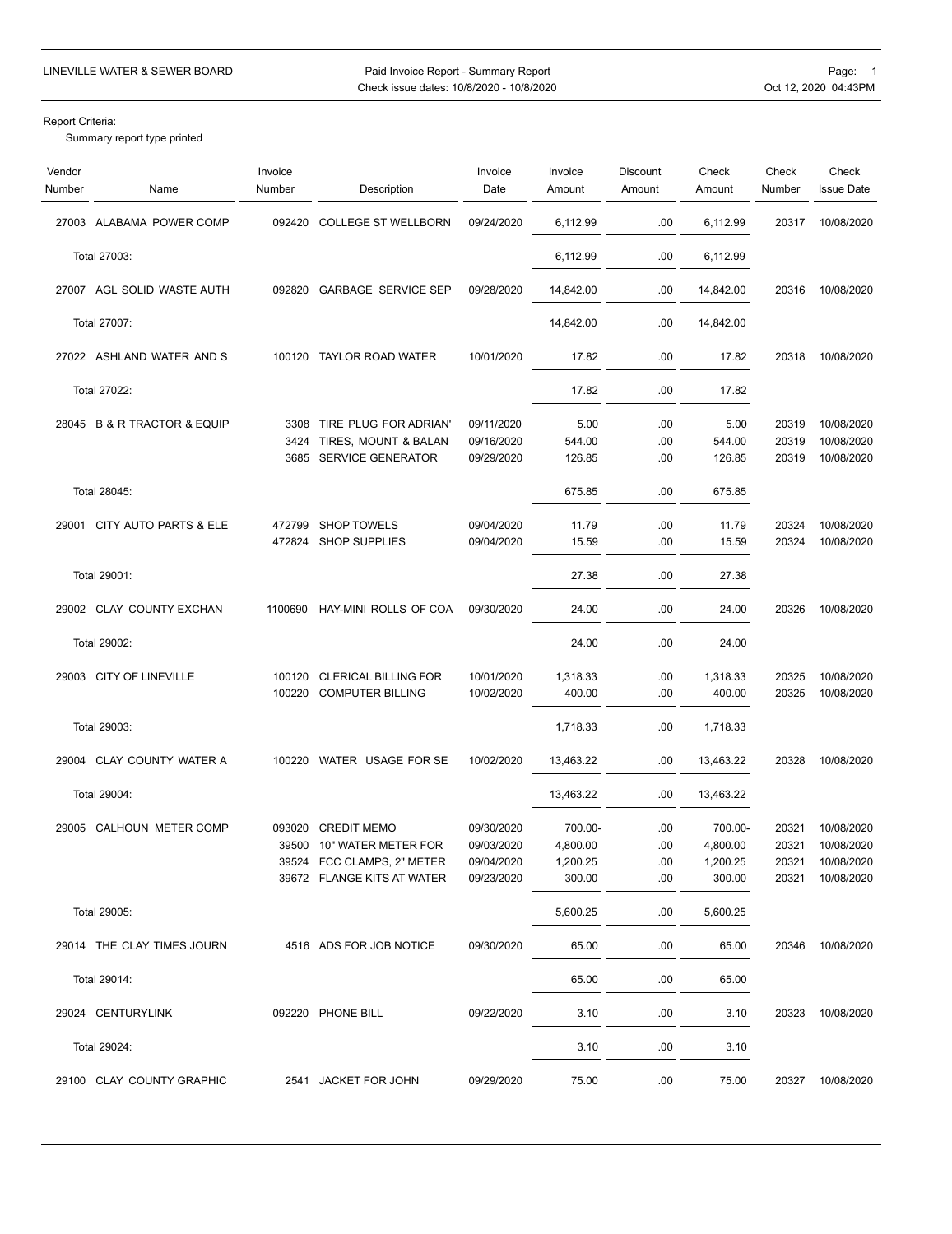LINEVILLE WATER & SEWER BOARD **Page:** 2 Paid Invoice Report - Summary Report Page: 2 Page: 2 Page: 2 Check issue dates: 10/8/2020 - 10/8/2020 **Check** issue dates: 10/8/2020 - 10/8/2020 Vendor Invoice Invoice Invoice Invoice Discount Check Check Check Number Name Number Description Date Amount Amount Amount Number Issue Date Total 29100: 75.00 .00 75.00 CASELLE, INC 105242 CONTRACT SUPPORT A 10/01/2020 432.50 .00 432.50 20322 10/08/2020 Total 29102: 432.50 .00 432.50 DIGITAL ASSUR. CERTIFI 50530 PROFESSIONAL SERV. F 10/01/2020 750.00 .00 750.00 20330 10/08/2020 Total 30030: 750.00 .00 750.00 ENVIRONMENTAL RESO 49865 AUGUST TESTING 09/02/2020 554.00 .00 554.00 20333 10/08/2020 AUGUST TESTING 09/08/2020 1,280.00 .00 1,280.00 20333 10/08/2020 Total 31002: 1,834.00 .00 1,834.00 EAST CENTRAL ALA GAS 092320 GENERATOR 09/23/2020 35.83 .00 35.83 20331 10/08/2020 Total 31003: 35.83 .00 35.83 EDGAR AND ASSOCIATE 11576 AUDITING SERVICES 10/01/2020 2,675.00 .00 2,675.00 20332 10/08/2020 Total 31034: 2,675.00 .00 2,675.00 REGIONS BANK 100120 2012 BOND ISSUE 10/01/2020 2,022.92 .00 2,022.92 20342 10/08/2020 2016 BOND ISSUE 10/02/2020 6,106.88 .00 6,106.88 20342 10/08/2020 Total 32002: 8,129.80 .00 8,129.80 KYOCERA DOCUMENT S 55C1360327 CONTRACT COPIER 09/18/2020 543.00 .00 543.00 20335 10/08/2020 Total 33003: 543.00 .00 543.00 HILL PETROLEUM 1011429 GASOLINE 09/28/2020 60.00 .00 60.00 20334 10/08/2020 GASOLINE 09/14/2020 46.00 .00 46.00 20334 10/08/2020 GASOLINE 09/14/2020 21.73 .00 21.73 20334 10/08/2020 GASOLINE 09/14/2020 14.75 .00 14.75 20334 10/08/2020 GASOLINE 09/15/2020 37.00 .00 37.00 20334 10/08/2020 GASOLINE 09/16/2020 41.00 .00 41.00 20334 10/08/2020 GASOLINE 09/16/2020 71.00 .00 71.00 20334 10/08/2020 GASOLINE 09/02/2020 76.00 .00 76.00 20334 10/08/2020 GASOLINE 09/02/2020 50.01 .00 50.01 20334 10/08/2020 GASOLINE 09/04/2020 41.00 .00 41.00 20334 10/08/2020 GASOLINE 09/23/2020 31.79 .00 31.79 20334 10/08/2020 GASOLINE 09/25/2020 39.00 .00 39.00 20334 10/08/2020 Total 34084: 529.28 .00 529.28 LINEVILLE BLDG SUPPLY 339286 OLD HIGGINS PLANT 09/30/2020 7.49 .00 7.49 20338 10/08/2020 WATER REPAIR AT NEW 09/23/2020 41.15 .00 41.15 20338 10/08/2020 TAPE, SHARPIE 09/28/2020 5.28 .00 5.28 20338 10/08/2020 339809 FITTINGS, NUTS, BOLTS, 09/15/2020 102.41 .00 102.41 20338 10/08/2020 CLAMPS AND TARPS 09/08/2020 15.97 .00 15.97 20338 10/08/2020 Total 38000: 172.30 .00 172.30 L & E DISTRIBUTORS 028661 WATER CITY HALL 10/01/2020 11.00 .00 11.00 20336 10/08/2020